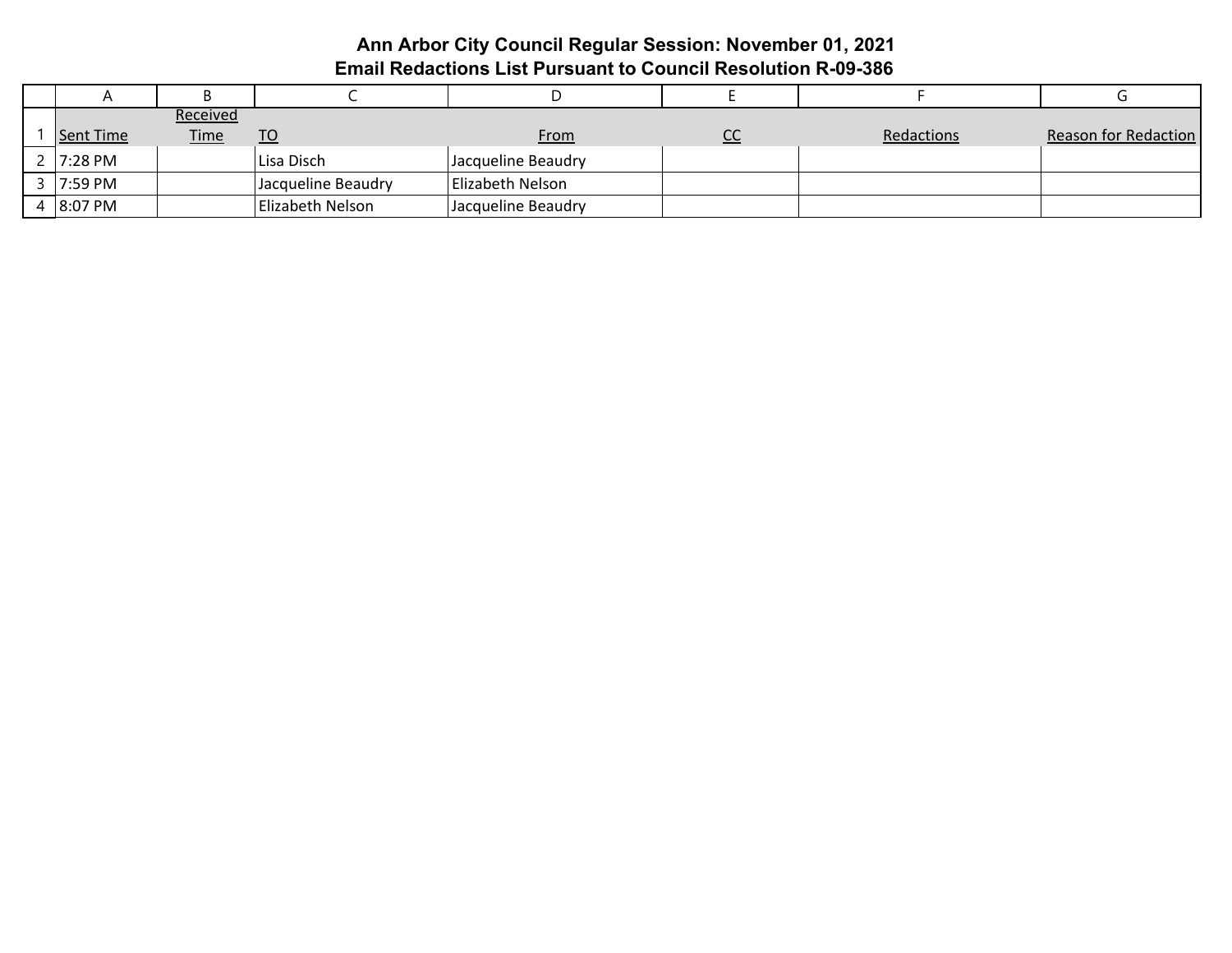### **Journal Archive**

| From:    | Beaudry, Jacqueline                    |
|----------|----------------------------------------|
| Sent:    | Monday, November 1, 2021 7:28 PM       |
| To:      | Disch, Lisa                            |
| Subject: | RE: Please add me as a sponsor to DC-1 |

I've added your name to this item.

**Jacqueline Beaudry, City Clerk** (she/her/hers) 2<sup>nd</sup> Vice President, Michigan Association of Municipal Clerks 2019 Michigan City Clerk of the Year Ann Arbor City Clerk's Office | Guy C. Larcom City Hall |301 E. Huron, 2nd Floor ∙ Ann Arbor ∙ MI ∙ 48104 734.794.6140 (O) ∙ 734.994.8296 (F) | Internal Extension 41401 jbeaudry@a2gov.org | www.a2gov.org Think Green! Please don't print this e-mail unless absolutely necessary.

**From:** Disch, Lisa <LDisch@a2gov.org> **Sent:** Wednesday, October 27, 2021 10:18 AM **To:** Beaudry, Jacqueline <JBeaudry@a2gov.org> **Subject:** Please add me as a sponsor to DC‐1

Dear Ms. Beaudry, If possible, I would like to be a co‐sponsor on the anti‐Secure MI Vote petition. Thank you! Lisa

#### **Lisa Disch** | **Ward One City Council Representative**

City of Ann Arbor

301 E. Huron Street

Ann Arbor, MI 48107‐8647

ldisch@a2gov.org | Watch City Council Live At: https://www.a2gov.org/departments/communications/ctn/Pages/watch.aspx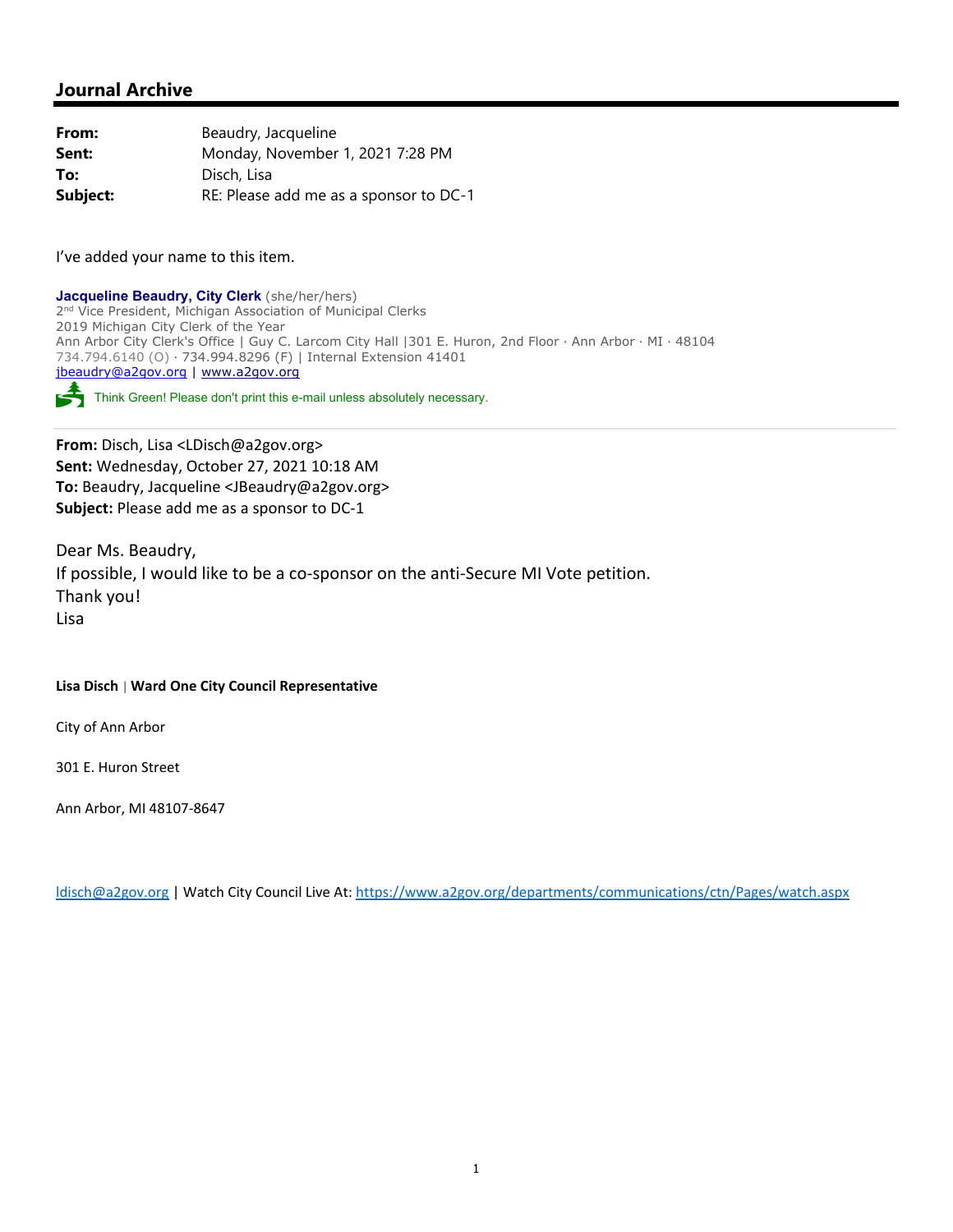# **Journal Archive**

From: Nelson, Elizabeth **Sent:** Monday, November 1, 2021 7:59 PM **To:** Beaudry, Jacqueline **Subject:** add me--

I wasn't quite quick enough‐ can you add me as a cosponsor of DC‐1?

Thanks! Elizabeth